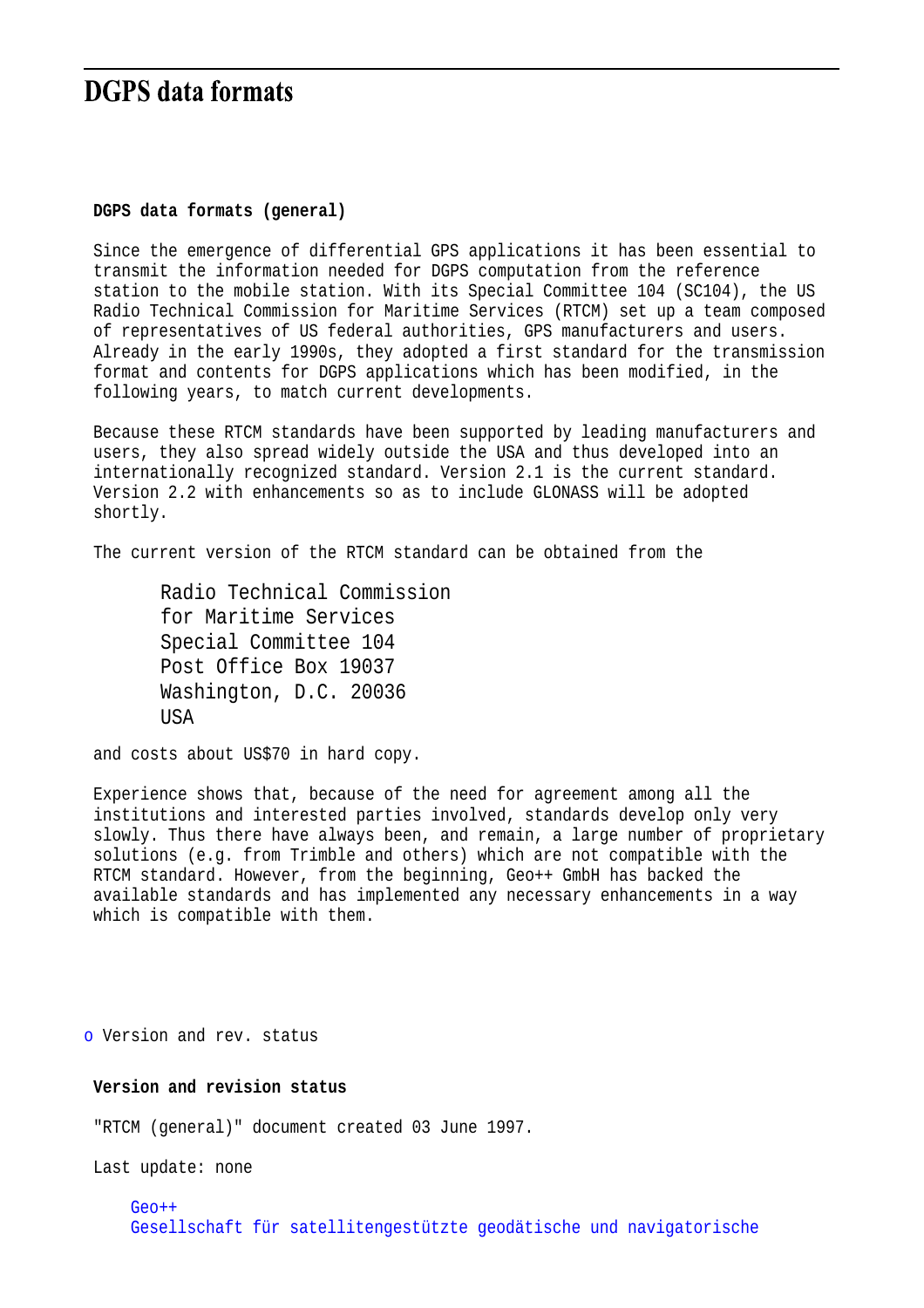Technologien mbH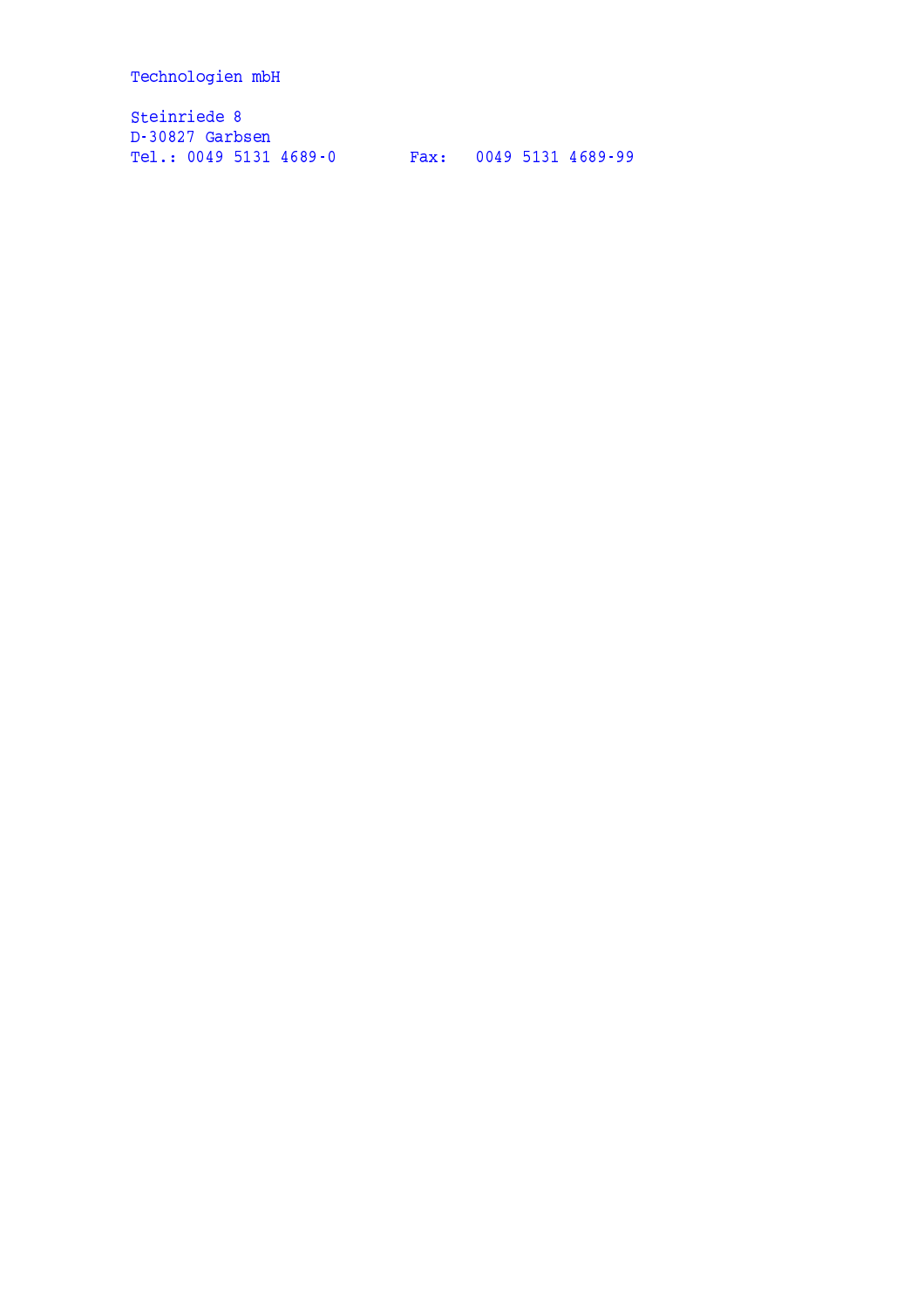# Raw data / correction data

#### Raw data and correction data

In principle, there are two different ways to transmit the necessary information from the reference station to the mobile stations.

The most obvious possibility is the transmission of the raw data in its original form generated by the receiver at the reference station (original observation data). Apart from the obvious advantage that little or no calculation is needed at the reference station, with this form of data it is also relatively easy to use the existing algorithms and GPS post-processing programs for real-time processing, because only slight modifications are needed. However, much additional information, from precise reference station coordinates to the antenna types used, must be supplied to the mobile station.

The other possibility is to supply the necessary information by transmitting only the corrections compared with a theoretical value rather than the original observations. With knowledge of the reference station coordinates and the satellite positions, ranges can be calculated for each of the satellites (neglecting orbit, clock and propagation errors, SA effects, etc.). The differences from the actually measured distances yield, in simplified terms, the correction values which can then be transmitted to the mobile station.

However, this second method generates increased computation workload at the reference station and demands appropriate algorithms able to handle the correction data at the mobile station. Nevertheless, correction data has numerous advantages compared with raw data. On the one hand, correction data formats call for significantly less space than raw data because the number of significant digits needed is less. On the other hand, the correction data is independent of specific reference station parameters, which means that there is no need for the mobile station to know the exact reference station coordinates or antenna parameters. Another advantage is that individual corrections at the reference station, e.g. for azimuth- and elevation-dependent antenna phase centres or for multi-path effects, can be very easily incorporated. More sophisticated models, such as the concept of networked reference stations, cannot be employed at all without correction data.

For DGPS applications, the use of correction data has generally gained acceptance. Probably because it was easier for them to implement, most GPS manufacturers at first adopted the raw data format for PDGPS applications. For its PDGPS solution, Geo++ GmbH recognized the advantages of correction data early on, and since 1994 has implemented the correction data format even for carrier phase operations. In the meantime, other manufacturers also appear to have seen its advantages so that an increasing number of implementations using correction data format are coming onto the market.

o Version and revision status

Version and revision status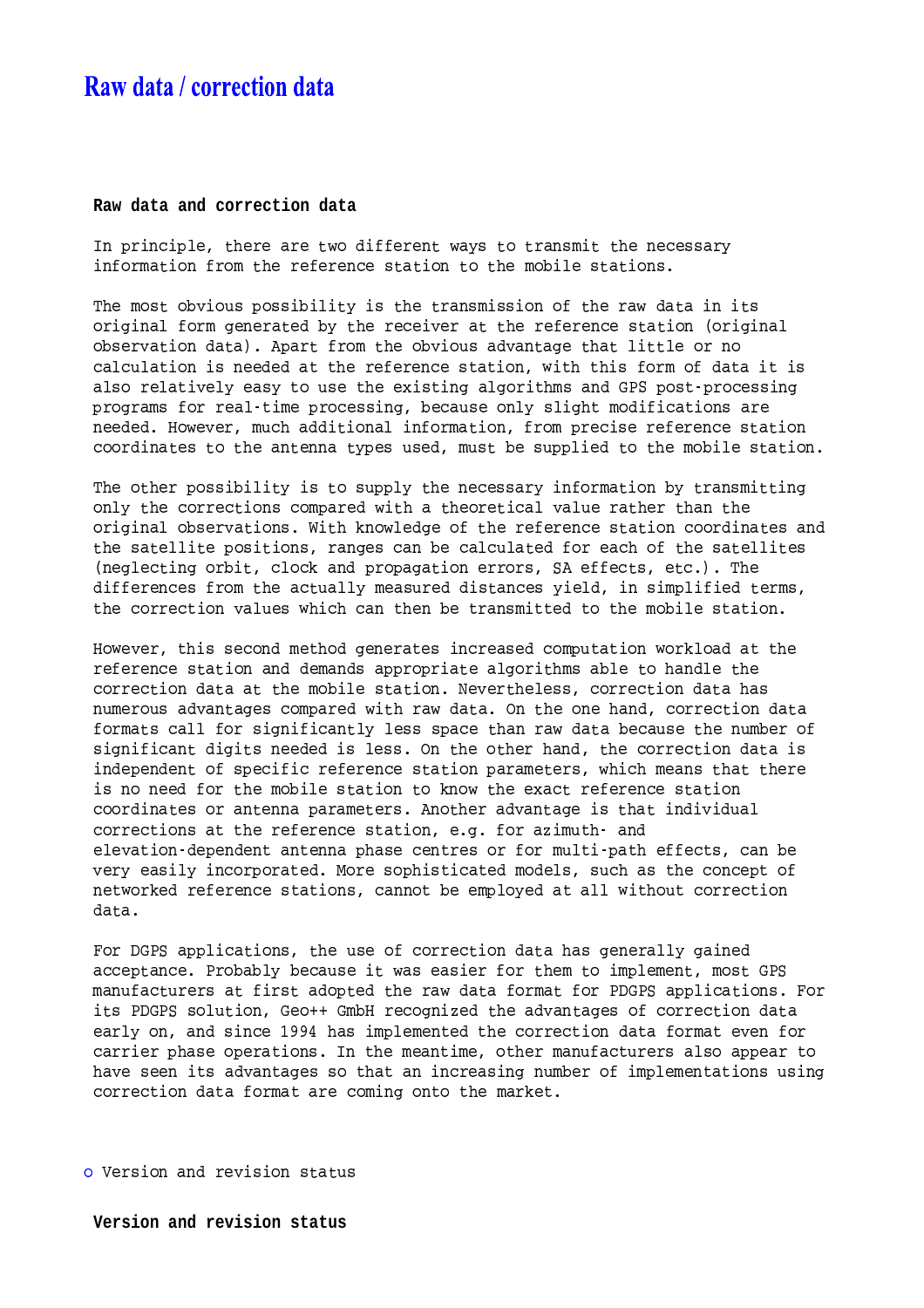"Raw data and correction data" document created 03 June 1997.

Last update: none

 $Geo++$ Gesellschaft für satellitengestützte geodätische und navigatorische Technologien mbH Steinriede 8 D-30827 Garbsen Tel.: 0049 5131 4689-0 Fax: 0049 5131 4689-99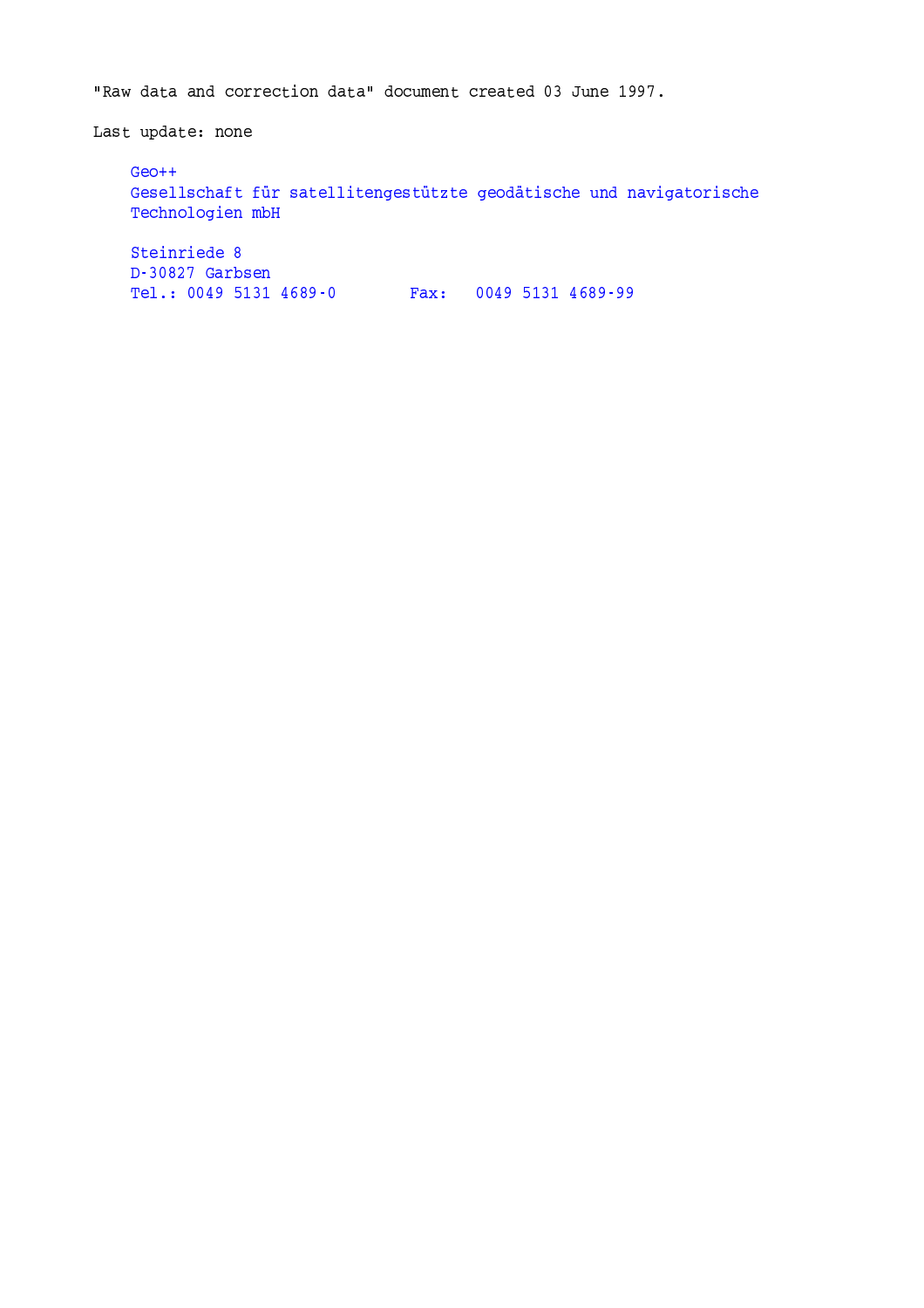# **The RTCM data format**

### **The RTCM data format**

W-\Q]-" "! -# "-# !"-#<"!- -?-?-#' -"-;<-" "5# -"^\$:-;)2 -"-;4'" -)-2- !W-\Q@-" "!---! -# "-# <sup>6</sup> -!-5#---\$:W-\Q]-)-2-#-#-# ->"- -?#<- - #5-9<"!-" "5---< -<#-)>-"3#-#"- ;)2#\$

| Message 1 |  |
|-----------|--|
| Message 2 |  |
| Message 3 |  |
| Message 4 |  |

### **Table 1: RTCM data record, subdivision into several messages**

u>-;'#-#"- <sup>6</sup> -!"!-" "!---!-)-2- #-#!"'#-#"- !-"--<"-8"'#-#"- -;\$

|  | Message header Message body |  |
|--|-----------------------------|--|
|  |                             |  |

## **Table 2: RTCM message, subdivision into header and body**

--#-#"- ;)24 )! -9-" -pAC"-) " -?-?#D4 8-9---!# " - 1-G4 5-- <-<sup>9</sup> =#-#"- <"-89-? -< -9-" -!#-?-!"-# =- - - # " ?-#G4'"-5"-8--! - 8-"--I\$:--;5-)-2- #-# 5--)>" 2-" --"<-" "59-5>-;5-" " ;)2\$:-8-- <-9<"'#-#"- !-)2-#<- -" " ;)2\$

-"--<"--;5"--2 - ;32"- ;3 #4:2 - 5--" )>-; -- "
-!-- - -!-<sup>9</sup> "-# -##- -<---#I\$

E<W-\Q]-" "!---!--#!- --#-#"- -;<-")> < --?-<>-;-#-#"- ;)2\$  $\blacksquare$  , and the state of the state of the state of the state of the state of the state of the state of the state of the state of the state of the state of the state of the state of the state of the state of the state of -9- - )#!-<" "-;8-#- -< - >"-%\$:1-9<"!-)-2- 5W-\Q]-" "5---< -#  $\mathbf{A} = \begin{bmatrix} 1 & -1 & -1 \\ 0 & 1 & 1 \end{bmatrix}$  ,  $\mathbf{A} = \begin{bmatrix} 1 & 0 & 0 \\ 0 & 1 & 1 \end{bmatrix}$  ,  $\mathbf{A} = \begin{bmatrix} 1 & 0 & 0 \\ 0 & 1 & 1 \end{bmatrix}$  ,  $\mathbf{A} = \begin{bmatrix} 1 & 0 & 0 \\ 0 & 1 & 1 \end{bmatrix}$ -)" --!-<sup>9</sup> 8 - >"-%\$

~--"?-#<-<sup>9</sup> 5-"-% )!--? -- 4'"-5 -<-"#-5-9<-# - -'
"-<sup>6</sup> !-<sup>9</sup> "-# -##- -<-"--G4 -5 -#<-"--;!-32 - -<-)2" - 5 --)-2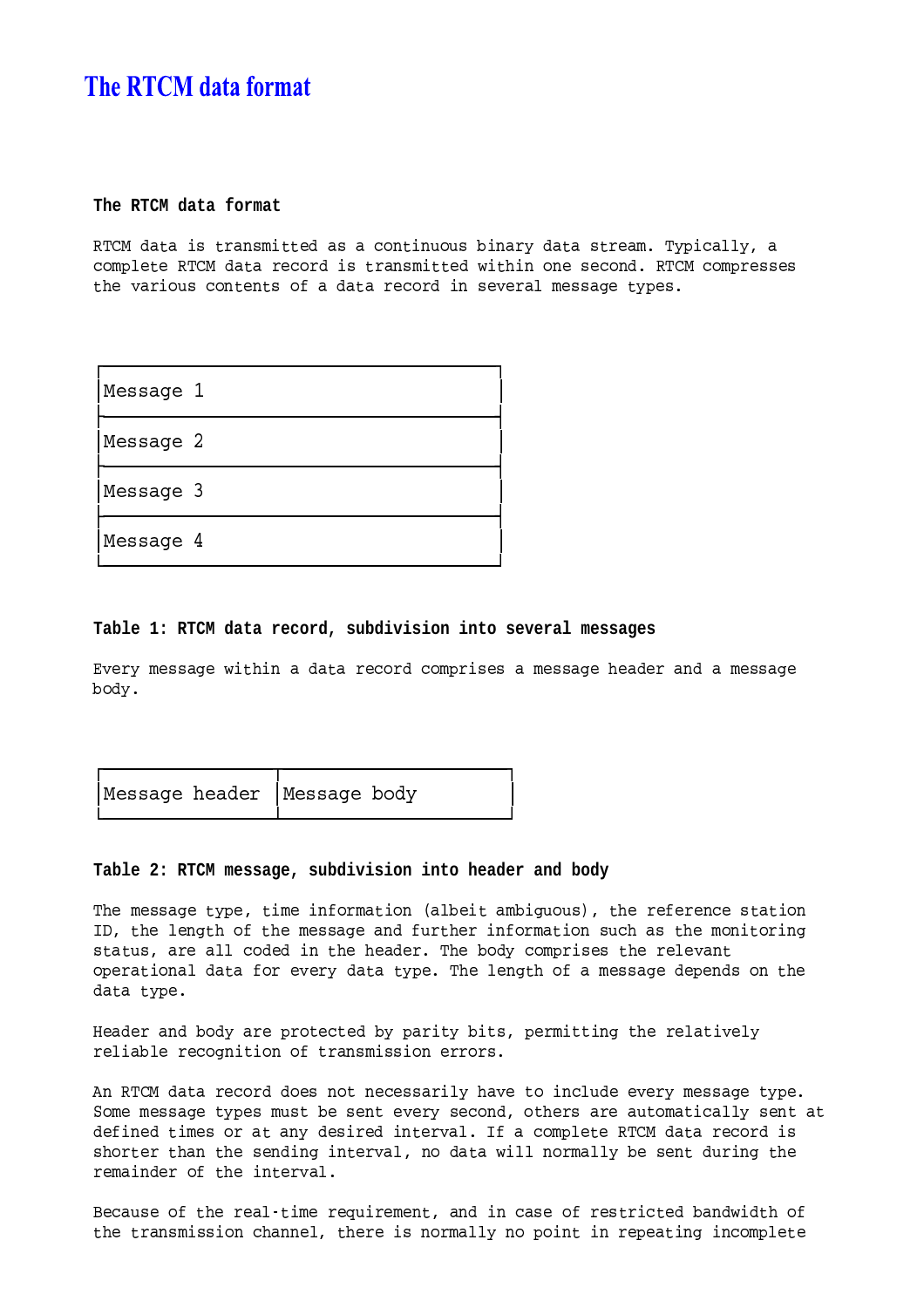or defective data records. Instead, it is better to wait for the next data record.

o Version and revision status

## Version and revision status

"RTCM data format" document created 03 June 1997.

Last update: none

 $Geo++$ Gesellschaft für satellitengestützte geodätische und navigatorische Technologien mbH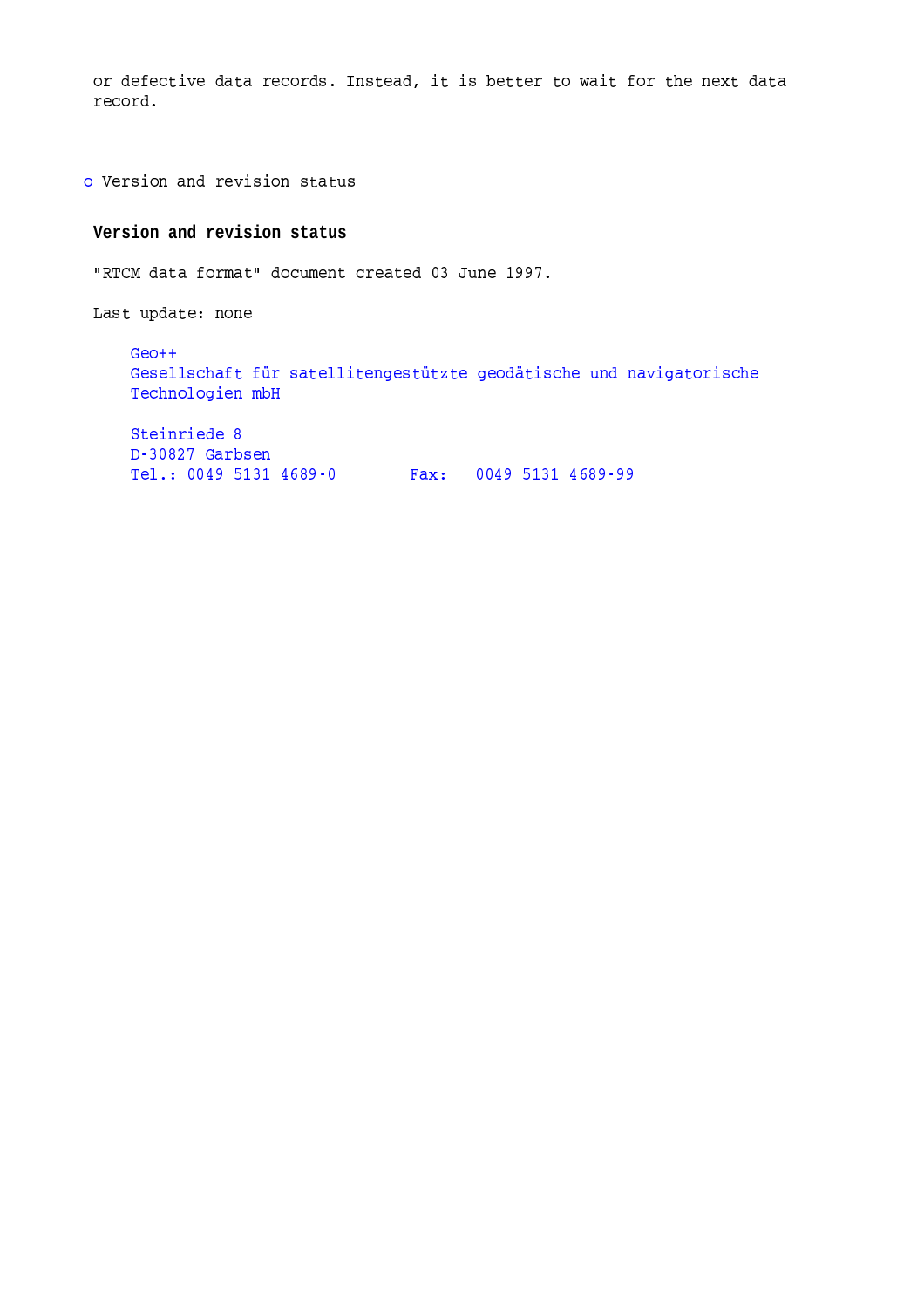# **Update rate**

### Update rate

An important criterion for the choice of transmission channels is the required update rate with which a complete RTCM data record must be transmitted. For static applications (point positioning), update rates of several seconds are permissible although they should be as short as possible to ensure rapid progress of the work. For kinematic applications with a mobile antenna (sea, air and land navigation as well as setting out), an update rate of at least one data record per second is necessary because of the dynamic behaviour involved. A slower update rate will yield a poorer accuracy.

o Version and revision status

## Version and revision status

"Update rate" document created 03 June 1997.

Last update: none

 $Geo++$ Gesellschaft für satellitengestützte geodätische und navigatorische Technologien mbH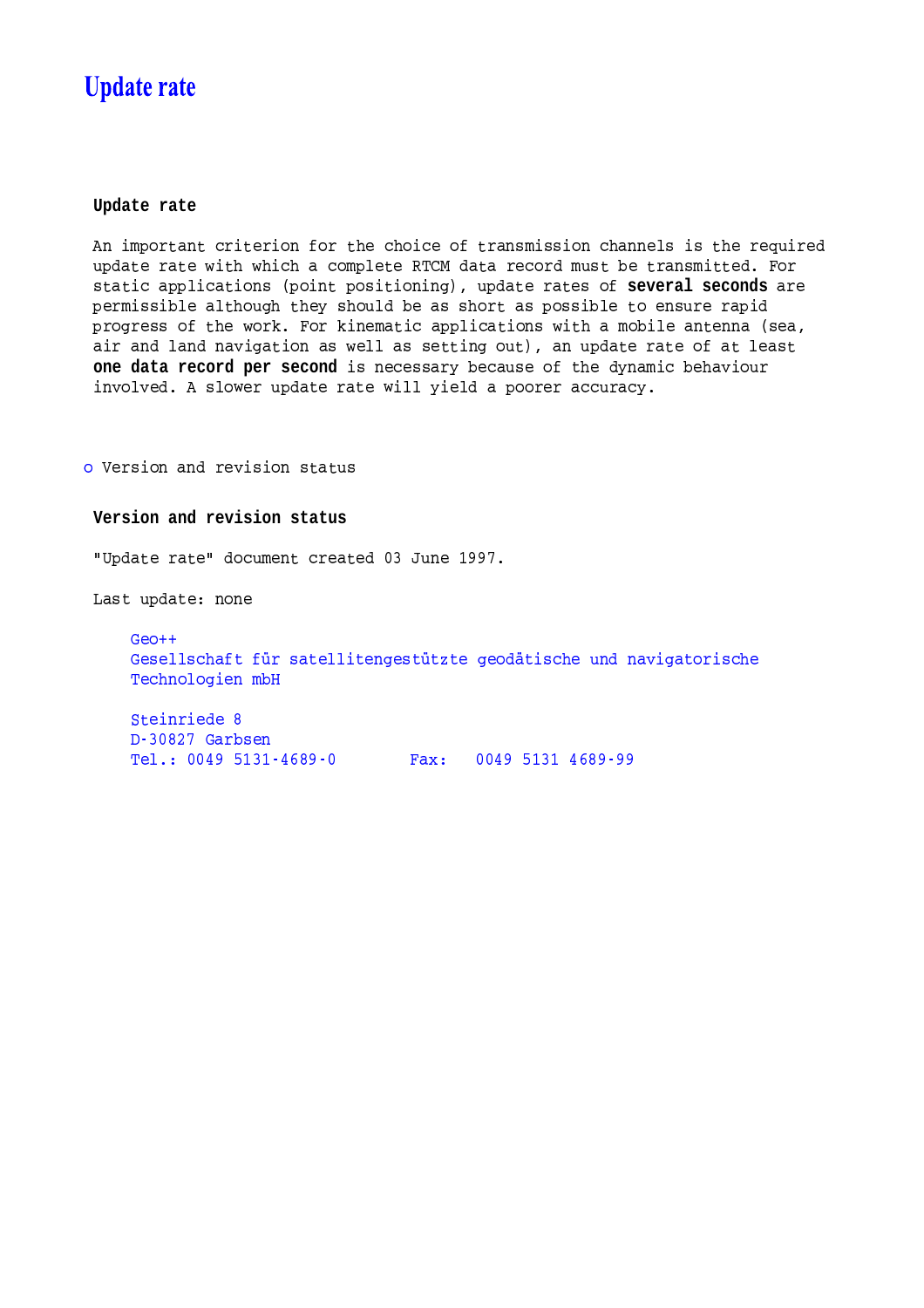# **RTCM 2.0**

## **RTCM format Version 2.0**

U-# -<\$)4 6 -! -#< 2 "- 9-8- H "22 -" --#G4 6"#5"-2 '
; 5W-\Q -)- ! -,\*\*\$:1 -)-2- #-#5"-5--#-#"-;5 -9-" - 32> - --- -<-" "5"-5#-)5"-- -"-< -9-" -!9-8- H "22 -" --#I\$

E-2 1 59-2 1 59-2 1 59-2 1 59-2 1 59-2 1 59-2 1 59-2 1 59-2 1 59-2 1 59-2 1 59-2 1 59-2 1 59-2 1 59-2 1 59-2 1 EH-N #-> -&

\_a`b`b`bvb`b`b`b`b`b`b`b`b`b`b`b`b`b`b`b`b`b`b`b`b`b`b`b`b`bvb`b`b`b`b`b`b`b`b`b`b`b`b`b`b`b`b`b`b`b`b`b`b`b`b`bc

|             | Typ   Content                                                                                                                                                                                                                 | Frequency                                                                   |
|-------------|-------------------------------------------------------------------------------------------------------------------------------------------------------------------------------------------------------------------------------|-----------------------------------------------------------------------------|
| $\mathbf 1$ | Differential corrections<br>for code observations                                                                                                                                                                             | in every record,<br>typically once per second                               |
| 2           | Delta corrections,<br>describe differences in<br>the correction data on<br>transition between<br>ephemeris records,<br>because reference station<br>and mobile station may<br>make the transfer with a<br>gap of some seconds | automatically with each<br>ephemeris shift, e.g. for<br>each change of hour |
| 3           | coordinates of the<br>reference station                                                                                                                                                                                       | as required, typically at<br>intervals of about 1<br>minute                 |
| 16          | any desired alphanumeric<br>text, e.g. name and tel.<br>no. of the reference<br>station                                                                                                                                       | as required, e.g. every<br>10 minutes                                       |
| 59          | user-defined message<br>type, any further data,<br>packed in a user-defined<br>format, e.g. to provide<br>additional information or<br>a higher accuracy                                                                      | as required                                                                 |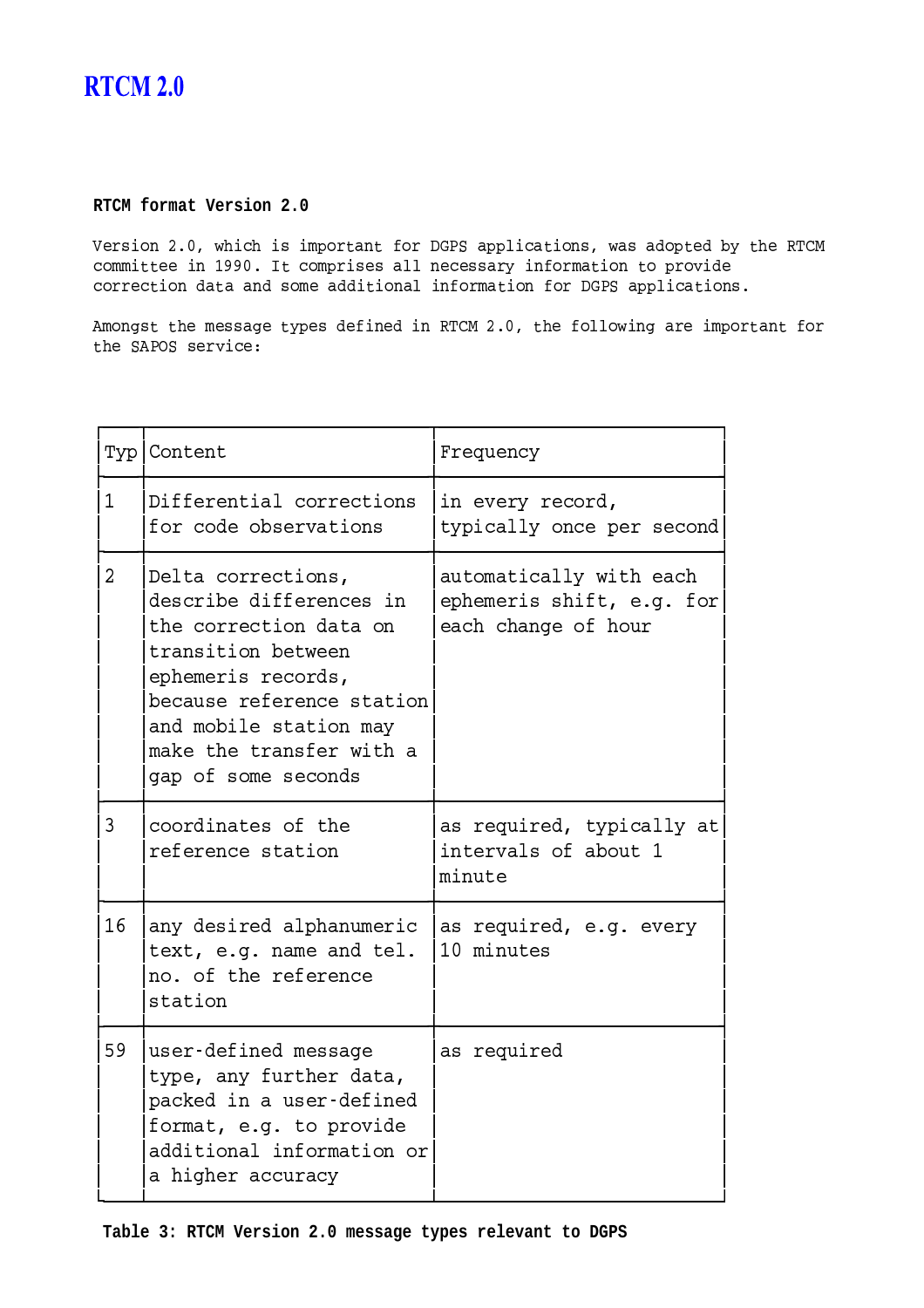RTCM Version 2.0 includes numerous other message types which are important chiefly for special (e.g. maritime) applications.

The DGPS accuracy achievable with RTCM Version 2.0 is about 1 metre. RTCM 2.0 does not contain any carrier phase information so no RTK applications are possible with this version. Thus, RTCM 2.0 is mainly of interest for navigation applications.

If the corrections for all available satellites are to be transmitted, a complete RTCM 2.0 data record will take about 1200 Bits.

Under the SAPOS concept of the AdV (Association of German State Survey Departments), RTCM 2.0 is transmitted within the framework of the EPS service indirectly via the RASANT format (see below) through RDS and through VHF radio transmission as part of the RTCM- AdV format.

o Version and revision status

Version and revision status

"RTCM format Version 2.0" document created 03 June 1997.

Last update: none

 $Geo++$ Gesellschaft für satellitengestützte geodätische und navigatorische Technologien mbH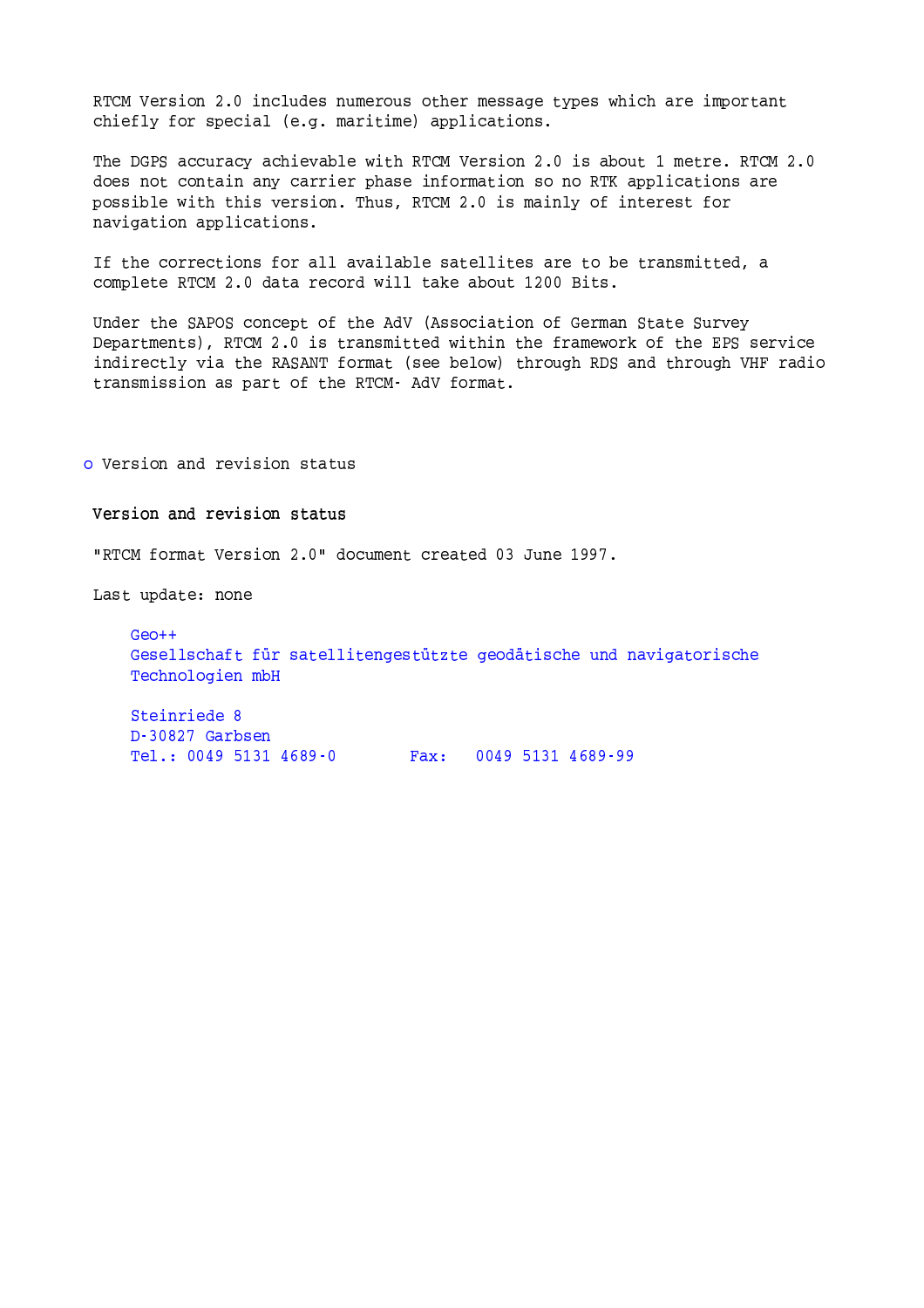# **RTCM 2.1**

### °-±²³]´-©¦µ«-®3¤¥¦-§¨-©ª!¶·¸

J 5- --5-<sup>9</sup> 89- -# H- -H "22 -" --#3
"#-5-<- - "--?-"-;!-"- -'2"-#!#--? -#4' -,\*\*- 8W-\Q]-)- 5-)>-)2->-# - \$),'-<sup>9</sup> 5W-\Q]# "--"-%\$:-89-?-!- - -9<W-\Q@\$) 6"#5- " --5 -<W-\Q \$),\$:-5 2 "- --"-- #<--# -# !-9<#-)5-<sup>6</sup> #-#"- ;)2#'2 - "-# -##- -<-<sup>9</sup> 5 -9-" -!---<9-8H- -H -"- -'2"-#!#--? -#%\$

|                | Typ   Content                                                        | Frequency                                                                       |
|----------------|----------------------------------------------------------------------|---------------------------------------------------------------------------------|
| $\mathbf 1$    | as in RTCM 2.0                                                       | as in RTCM 2.0                                                                  |
| $\overline{2}$ | as in RTCM 2.0                                                       | as in RTCM 2.0                                                                  |
| 3              | as in RTCM 2.0                                                       | as in RTCM 2.0                                                                  |
| 16             | as in RTCM 2.0                                                       | as in RTCM 2.0                                                                  |
| 18             | carrier phase raw data<br>for PDGPS applications                     | in every record,<br>typically once per second<br>(where type 20 is not<br>used) |
| 19             | code phase raw data for<br>PDGPS applications                        | in every record,<br>typically once per second<br>(where type 21 is not<br>used) |
| 20             | carrier phase corrections in every record,<br>for PDGPS applications | typically once per second<br>(where type 18 is not<br>used)                     |
| 21             | code phase corrections<br>for PDGPS applications                     | in every record,<br>typically once per second<br>(where type 19 is not<br>used) |
| 59             | as in RTCM 2.0                                                       | as in RTCM 2.0                                                                  |

±-«)ÀÁ¥!ÂÃ:°-±²³!¤¥¦-§¨-©ª!¶·¸'µ¥§-§«-Ä¥<®ÅÆ¥§5¦-¥Á-¥)«ª-®!®-©<Ç-ÈÉ-ÇÊ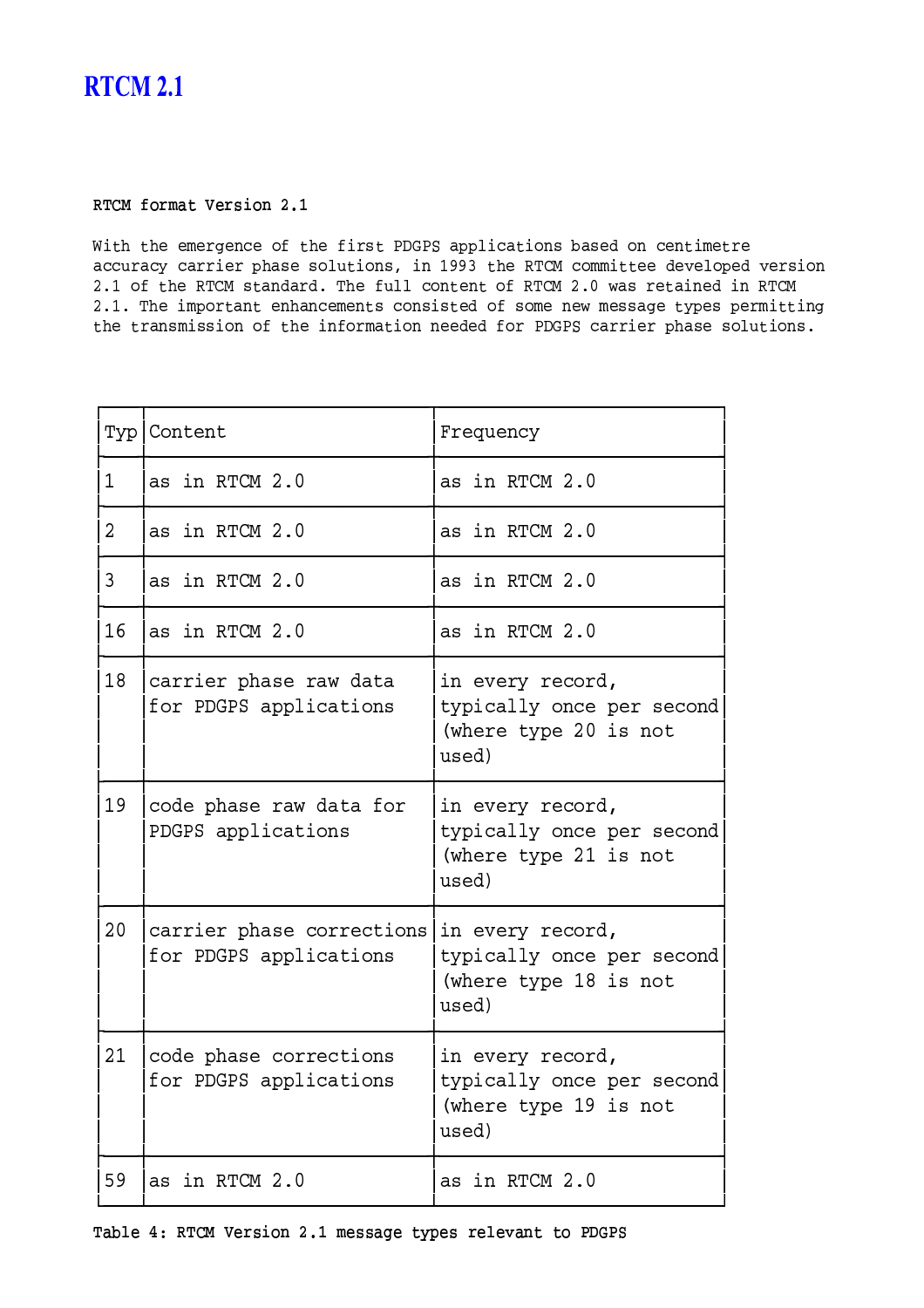For PDGPS applications, either message type 18 (carrier phase raw data) or, preferably, message type 20 (carrier phase corrections) must be transmitted. The advantages of correction data over raw data have already been described above.

The information about the code phases (message types 19 and 21) improves the accuracy of the information transmitted in message type 1 and is especially useful for rapid mobile PDGPS solutions. This should therefore also be transmitted, at least for the L1 code observations.

The required data volume for a complete RTCM 2.1 data record with twelve GPS satellites available simultaneously is more than 4800 bits. Unfortunately, correction data types 20 and 21 have been defined with the same internal structure as the raw data types 18 and 19, so the advantage of the smaller data volume of correction data has not been exploited in the RTCM 2.1 format.

With RTCM 2.1 correction data, an accuracy of one centimetre or better can be achieved. However, the achievable accuracy depends strongly on the distance, such that the accuracy decreases by a factor of about 1ppm of the distance from the reference station.

With RTCM 2.1 raw data, the accuracy is slightly lower because the additional information necessary for the processing of raw data cannot be transmitted in RTCM 2.1 with the required accuracy. The number of digits for reference station coordinates in RTCM message type 3 restricts the resolution to 1cm, so an error of up to 5mm may occur in each coordinate direction. With the concept of correction data, this error effect is eliminated because correction data is invariant in relation to reference station coordinates.

A required update rate of one data record per second demands a transmission rate of 9600 bits per second. Often, baud rates of only 2400 bits per second are available (e.g. with VHF radio transmission), so the RTCM 2.1 format is not operable everywhere without restriction. However, it is the only internationally recognized standard for PDGPS real-time applications.

RTCM 2.1 is made available to mobile PDGPS users by the AdV through its SAPOS programme, within the HEPS service, by means of the SAPOS decoder box (see  $below)$ .

o Version and revision status

Version and revision status

"RTCM format Version 2.1" document created 03 June 1997.

Last update: none

 $GeO++$ Gesellschaft für satellitengestützte geodätische und navigatorische Technologien mbH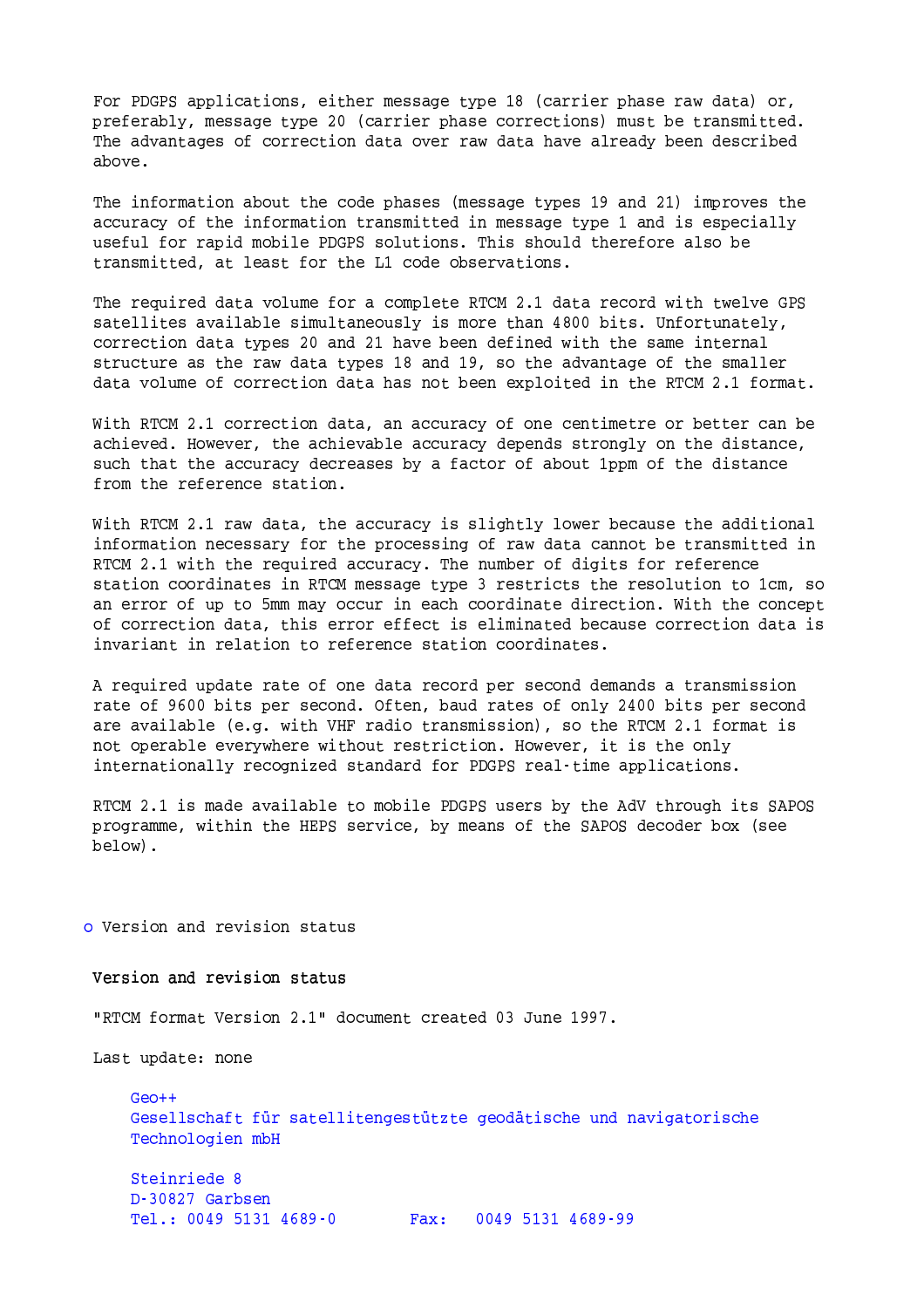## **RTCM Version 2.2**

RTCM format Version 2.2

Version 2.2 of the RTCM standard is now (1996/97) under final discussion by the RTCM committee. Compared with RTCM 2.1, this version will include some enhancements and will prepare the way for the exploitation of satellites of the Russian GLONASS satellite navigation system.

In principle, the intended consideration of datum parameters in RTCM 2.2 is welcome from the point of view of geodetic applications. Unfortunately, it apparently fails to provide the resolution needed to achieve centimetre accuracy.

All in all, RTCM 2.2 will not immediately affect the AdV programme. As soon as developments (e.g. GLONASS) demand it, the features of RTCM 2.2 will be used.

o Version and revision status

Version and revision status

"RTCM format Version 2.2" document created 03 June 1997.

Last update: none

 $Geo++$ Gesellschaft für satellitengestützte geodätische und navigatorische Technologien mbH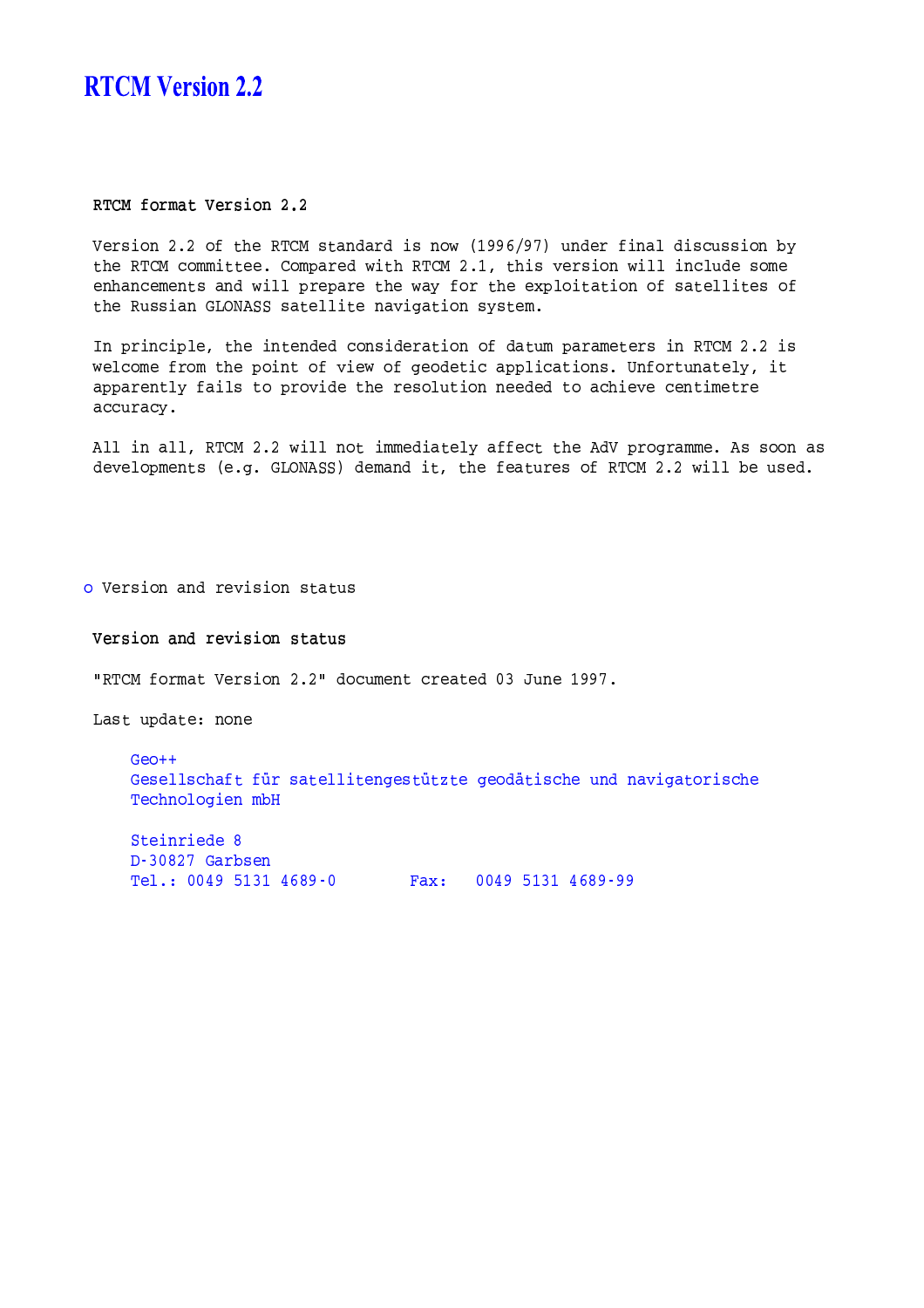## **RTCM++**

### RTCM++ format

The RTCM++ format was developed in 1993 by Geo++ GmbH to overcome the shortcomings of RTCM 2.1, especially with regard to accuracy and to the data volume of the information transmitted.

RTCM++ makes use of the existing redundancy in the correction data under RTCM 2.1 as well as special algorithms to reduce and compress the data. Thus, the data content of message types 20 and 21 is reduced to a fraction of its original size without any loss of information. The compressed data is packed in conformance with the RTCM standard in message type 59, which is reserved for user-specific information. The remaining message types are already packed almost optimally and are therefore included in RTCM++ unchanged in comparison with RTCM 2.0 and RTCM 2.1.

|                | Typ   Content                                                                                                                                                                                                                                      | Frequency                                     |
|----------------|----------------------------------------------------------------------------------------------------------------------------------------------------------------------------------------------------------------------------------------------------|-----------------------------------------------|
| 1              | as in RTCM 2.0                                                                                                                                                                                                                                     | as in RTCM 2.0                                |
| $\overline{2}$ | as in RTCM 2.0                                                                                                                                                                                                                                     | as in RTCM 2.0                                |
| 3              | as in RTCM 2.0                                                                                                                                                                                                                                     | as in RTCM 2.0                                |
| 16             | as in RTCM 2.0                                                                                                                                                                                                                                     | as in RTCM 2.0                                |
| 59             | Code and carrier phase<br>corrections, identical<br>data content to RTCM 2.1<br>correction data, with its<br>own subtypes<br>Subtype 1: as in RTCM<br>2.1, type 20<br>Subtype 2: as in RTCM<br>2.1, type 21<br>Subtype n: networking<br>parameters | in every record,<br>typically once per second |

Table 5: RTCM++ message types relevant to PDGPS

Because the content of RTCM++ data is identical with RTCM 2.1 correction data, at least the same accuracy (1 centimetre or better) is achievable. The resolution of the observed quantities in RTCM++ is 1mm, thus offering scope for improvements in accuracy in the future.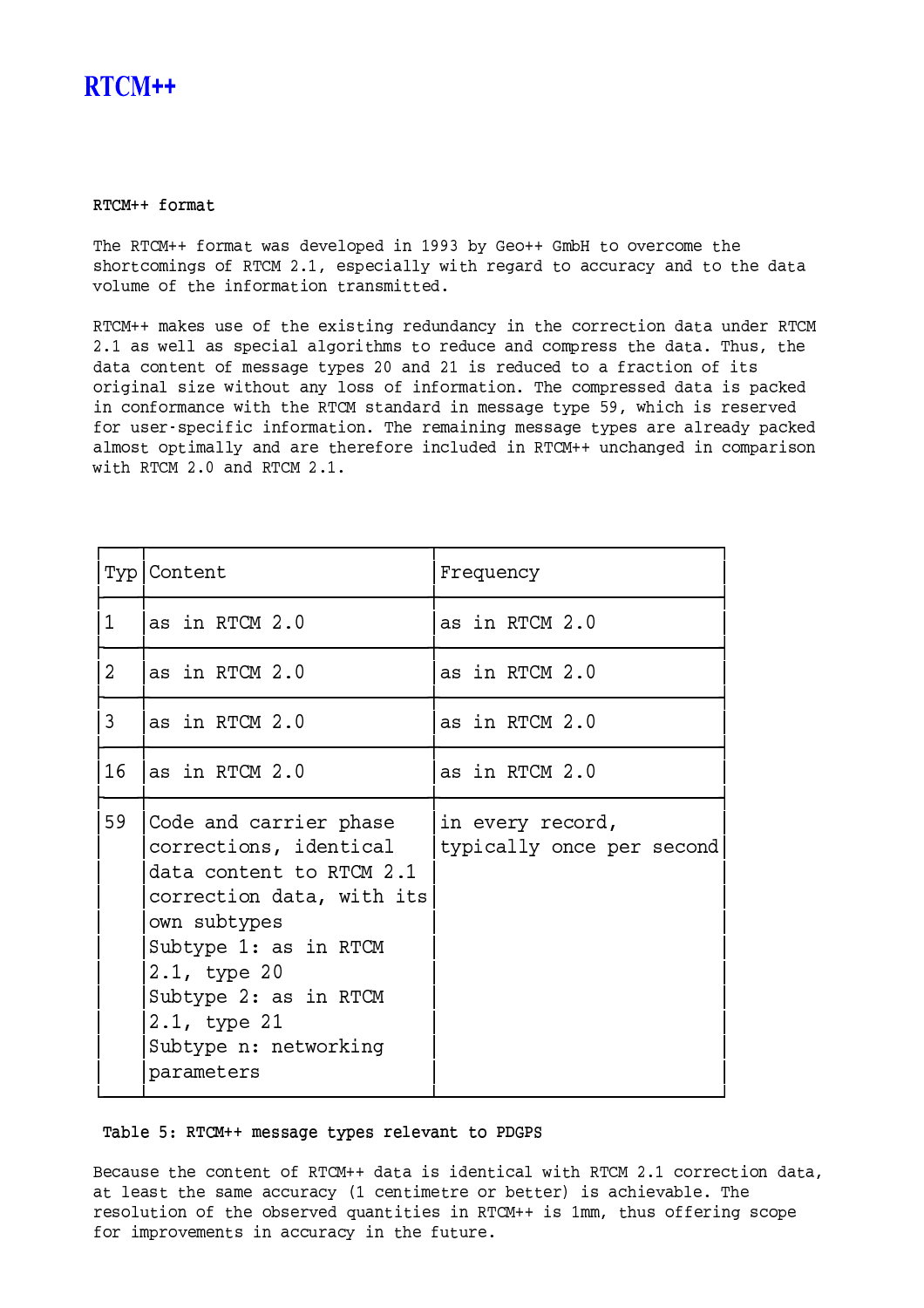Furthermore, the use of message type 59 allows the transmission of additional information to improve accuracy. This includes especially the parameters which provide the mobile station with the results of networking of the reference stations. Thus the achievable accuracy no longer depends on distance, so that one centimetre accuracy can be quaranteed to be largely homogeneous over the whole area covered by a reference station network.

In principle, the RTCM++ format offers numerous further opportunities for special applications, for example the exploitation of mobile reference stations for the relative positioning of two moving vehicles one to the other (so-called relative DGPS or RDGPS).

The importance of the RTCM++ format for the SAPOS concept arises indirectly from the use of RTCM-AdV which has essentially been developed using RTCM++ as a starting point (see RTCM-AdV).

o Version and revision status

Version and revision status

"RTCM++ format" document created 03 June 1997.

Last update: none

 $GeO++$ Gesellschaft für satellitengestützte geodätische und navigatorische Technologien mbH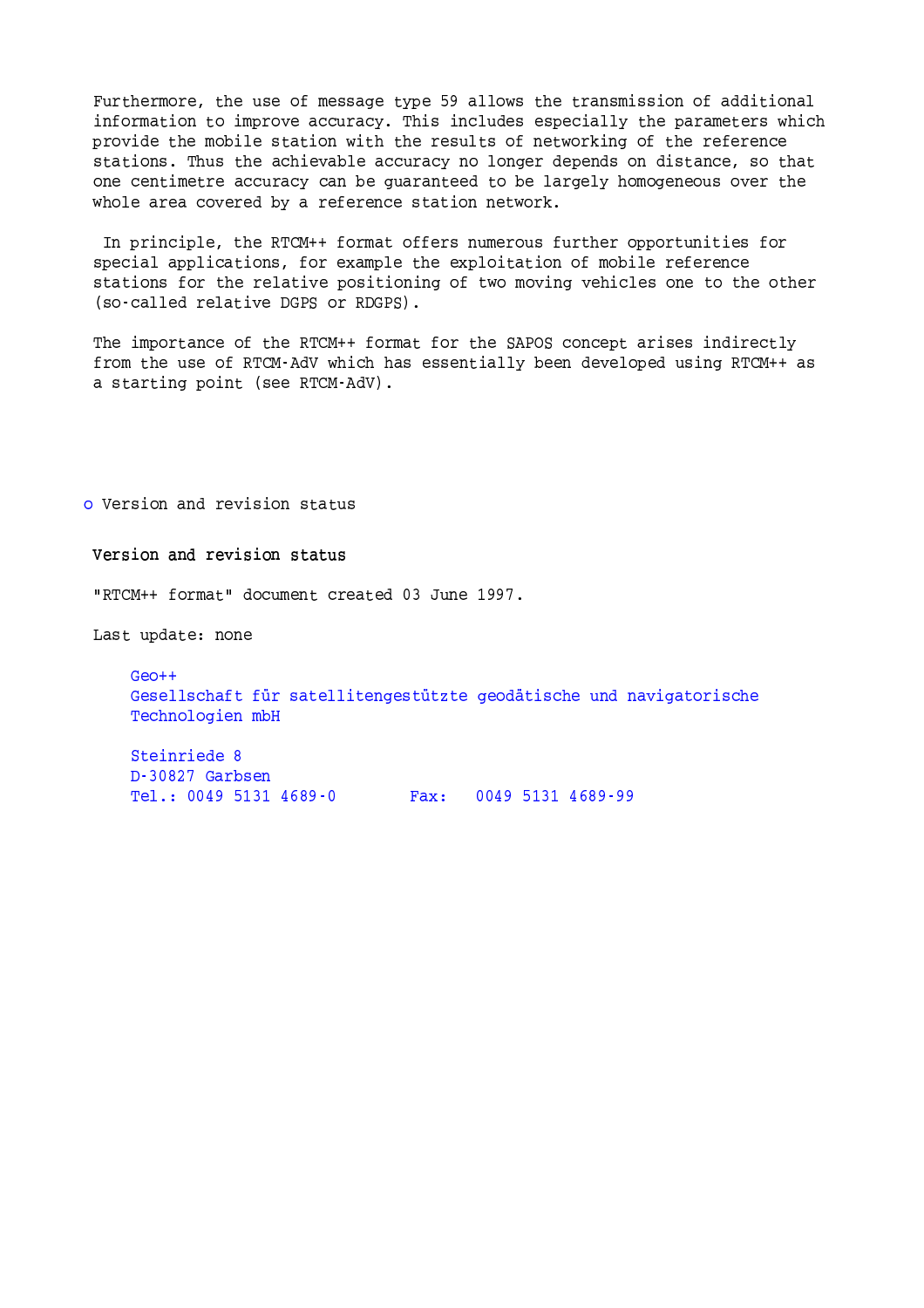# **RTCM-AdV**

### RTCM-AdV format

The RTCM-AdV format is based on the Geo++ GmbH RTCM++ proprietary format. This format has been provided by Geo++ to the member organisations of the Association of German State Survey Departments (AdV - Arbeitsgemeinschaft der Vermessungsverwaltungen der Bundesrepublik Deutschland) for operation within their SAPOS satellite positioning service. Compared with the RTCM++ format, the RTCM-AdV format allows additional data encryption which is controlled exclusively by the operator. These measures quarantee the independence of the RTCM-AdV format from the proprietary RTCM++ format.

By using the SAPOS ôdecoder boxo (AdV box) at the mobile station, connected between the VHF radio receiver and the PDGPS computer, correction data which fully conforms to the RTCM 2.1 standard may be reconstructed from the RTCM-AdV format. RTCM-AdV is used only for the radio transmission between reference station and mobile station. The interface to the user is the output of the SAPOS decoder box and is thus in RTCM 2.1. In this approach the information for improving accuracy which RTCM-AdV allows (e.g. networking parameters) may also be transmitted to the mobile station, ready for use by the SAPOS decoder box in generating RTCM 2.1.

o Version and revision status

Version and revision status

"RTCM-AdV format" document created 03 June 1997.

Last update: none

 $Geo++$ Gesellschaft für satellitengestützte geodätische und navigatorische Technologien mbH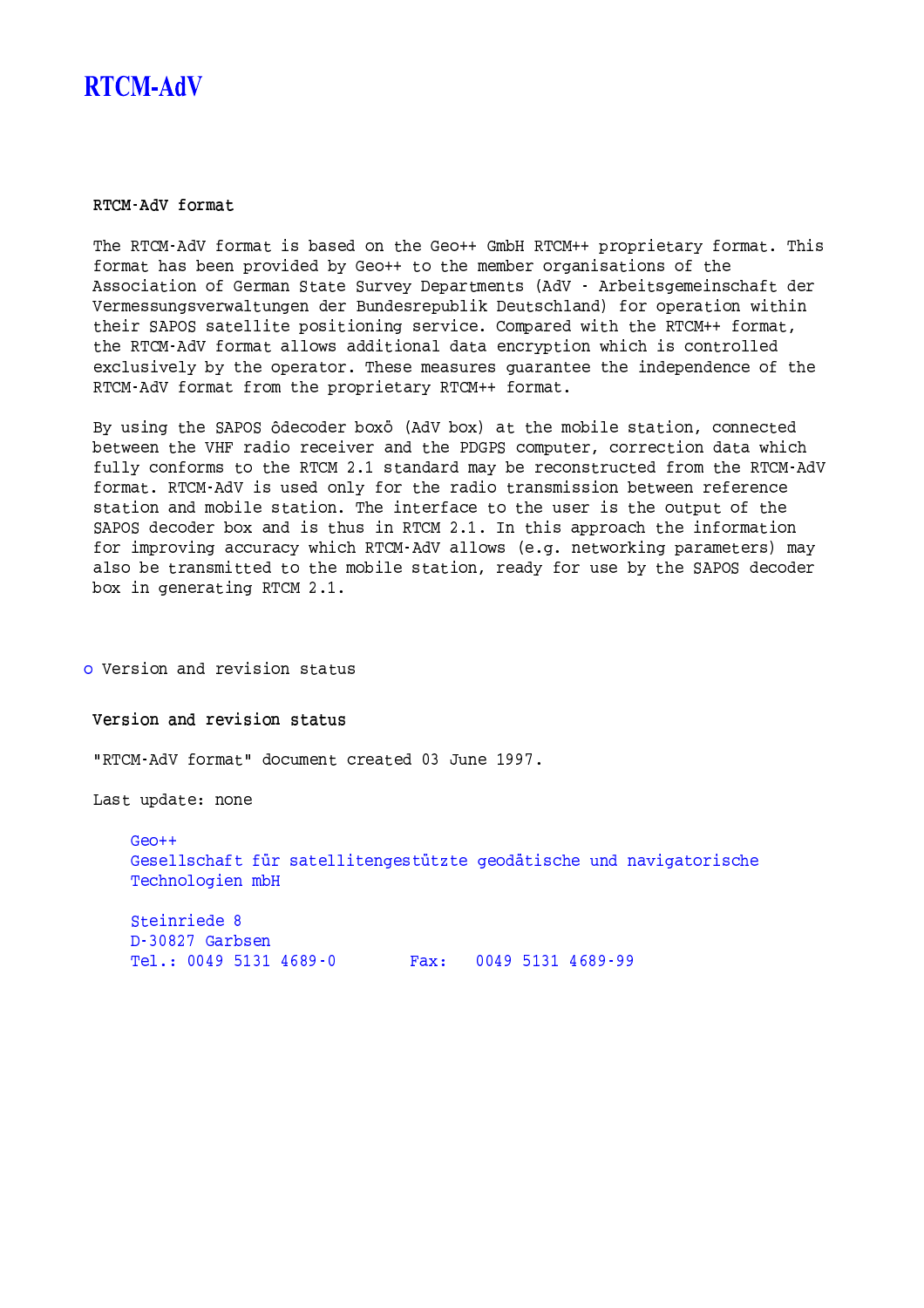# **RTCM-AdV** with network corrections

#### RTCM-AdV with network corrections

In accordance with their definition already given, the correction data included in RTCM-AdV always refer to one station and contain information on this station only. To improve accuracy, homogeneity and reliability, information on the linking of reference stations (for a multi-station solution) must also be included in the correction data.

This additional information on reference station networking involves the computation of parameters of a two-dimensional model covering both reference and mobile stations (area correction parameters - Flõchenkorrekturparametern (FKP)) and packed in a few free bits of the RTCM-AdV format. The whole format with RTCM-AdV correction data and the additional area correction parameters is called RTCM-AdV FKP, to make it clear that it is essentially the known RTCM-AdV format but that additional information is included.

Geo++ GmbH has developed a provisional specification for this format, which meets the requirements for accuracy and currency with as low a data volume as possible.

This format will be especially important with future developments in communication techniques such as Digital Audio Broadcasting (DAB). This will enable a whole country or region to be supplied with one unified correction data set. For this, the locally optimized correction values will be calculated at mobile stations from the unified data set by means of the area correction parameters. Local VHF transmitters may thus perhaps become redundant.

o Version and revision status

Version and revision status

"RTCM-AdV with network corrections" document created 03 June 1997.

Last update: none

 $Geo++$ Gesellschaft für satellitengestützte geodätische und navigatorische Technologien mbH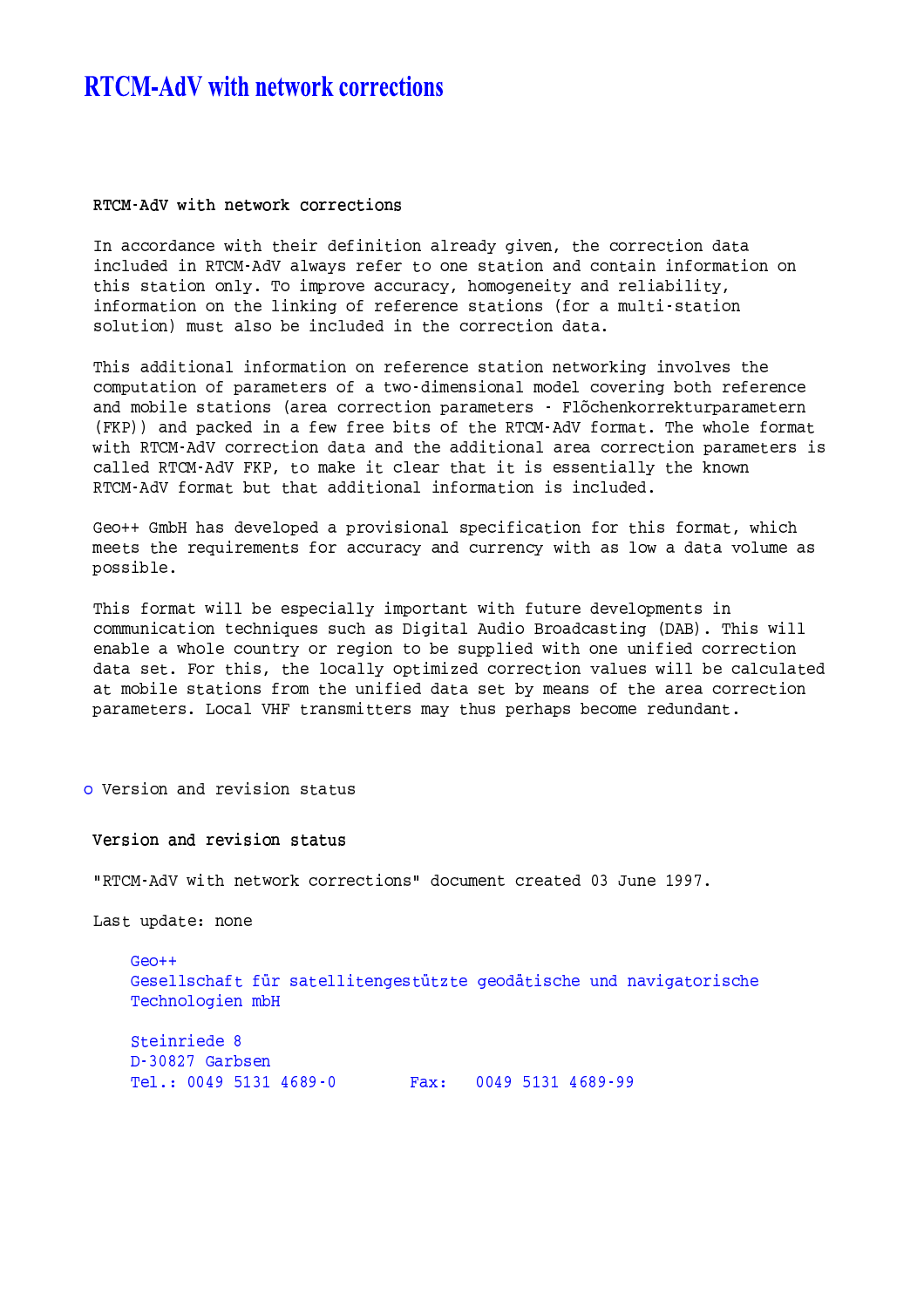# **RTCM-RSIM**

### RTCM-RSIM format

On the basis of the RTCM message structure, some message types have been standardized through the RTCM-RSIM format (RSIM= Reference Station Integrity Monitoring) for transmission of controlling, checking and monitoring information (see for example RTCM Special Committee 104: RTCM Recommended Standards for Differential NAVSTAR GPS Reference Stations and Integrity Monitors, Future Version 1.0, Final Draft, August 10, 1993).

These message types may serve as a basis for communication between reference and monitoring stations. Some additional information, not yet (?) provided in the RTCM-RSIM format but indispensable for the efficient and complete transmission of information, has been defined by Geo++ GmbH in largely format-compatible enhancements, as the so-called RSIM++ format.

o Version and revision status

#### Version and revision status

"RTCM-RSIM format" document created 03 June 1997.

Last update: none

 $Geo++$ Gesellschaft für satellitengestützte geodätische und navigatorische Technologien mbH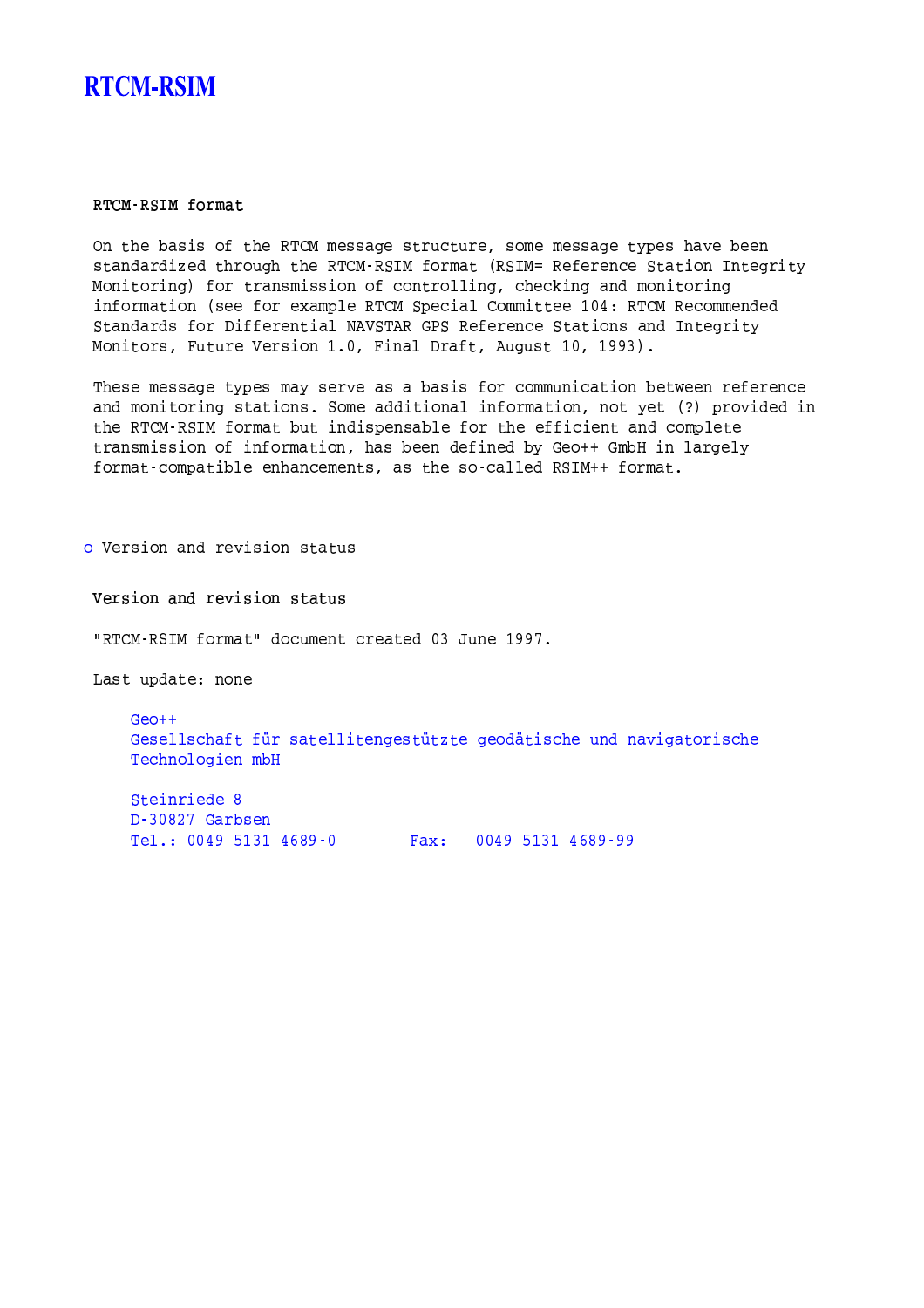# **RASANT**

### **RASANT**

The RASANT correction data format is one realization of RTCM 2.0 correction data for data transmission using the Radio Data System (RDS) for FM broadcasting.

RASANT is similar to RTCM-AdV. Band width problems occur with transmission through RDS. The RASANT format is generated at the reference station before being passed on to the broadcasting channels. At the mobile station, an RDS decoder (in the same way as a car radio with RDS) makes the conversion back into RTCM 2.0 which may then be fed into a DGPS system. FM radios suitable for RDS are already available as PCMCIA plug-in cards.

RASANT contains additional parity bits for error detection and error correction to reduce the error proneness of the RDS channels. Because the bandwidth of an RDS channel is significantly lower than is required for RTCM 2.0, the update rate for RASANT must be reduced accordingly. Thus transmission of a complete correction data record takes several seconds.

For these reasons, RASANT can achieve an accuracy of only about 2-5 metres, thus it is significantly worse than with RTCM 2.0 using a one second update rate.

The RASANT format was first introduced in North Rhine-Westphalia and is now available to all SAPOS operators throughout Germany.

o Version and revision status

Version and revision status

"RASANT" document created 03 June 1997.

Last update: none

 $Geo++$ Gesellschaft für satellitengestützte geodätische und navigatorische Technologien mbH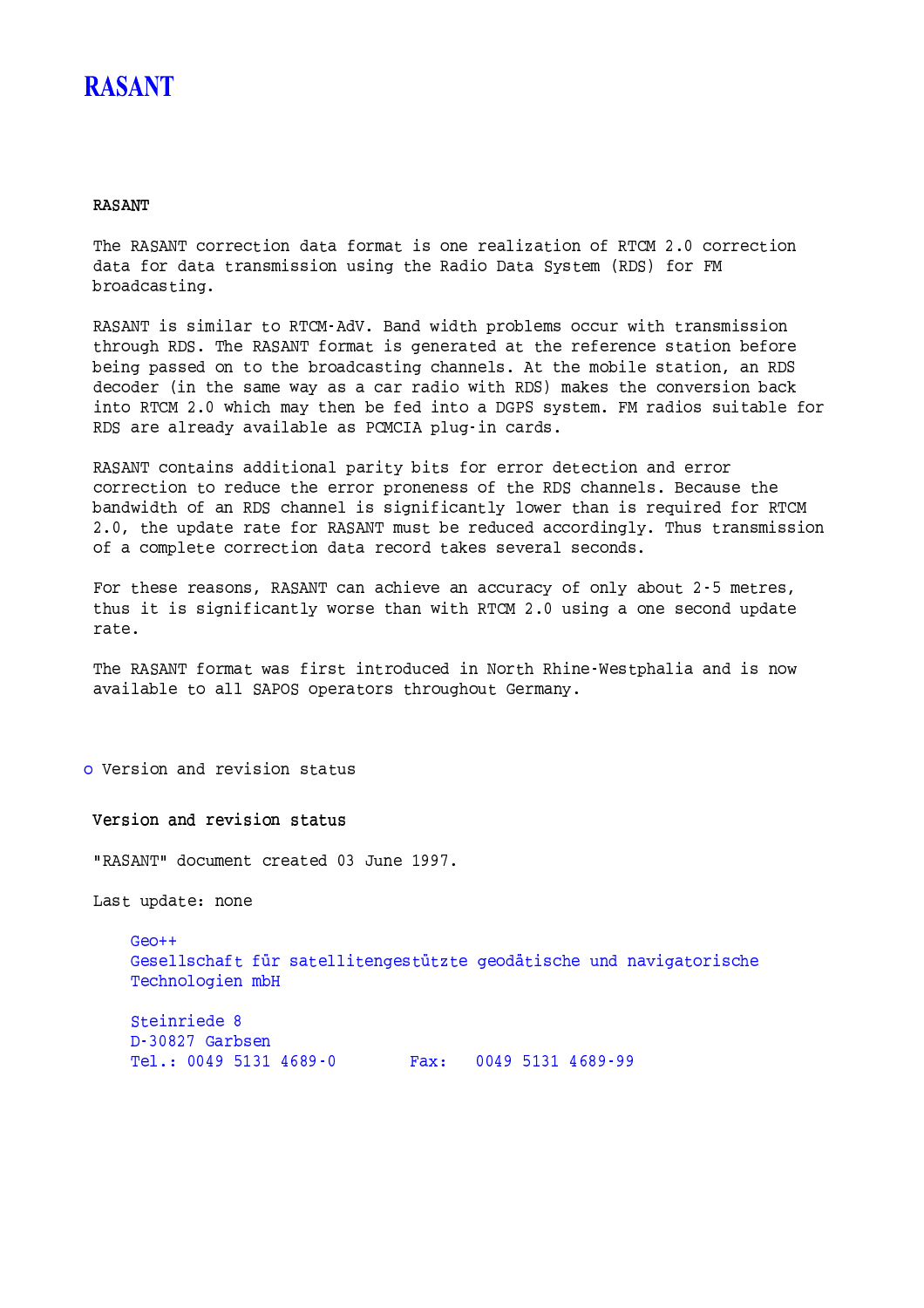### Receiver INdependent EXchange-Format (RINEX)

Already in the 1980s, the RINEX format was defined as a receiver-independent format for GPS raw data, by agreement between various user institutions mainly in research fields. After initially hesitating for commercial reasons, all important GPS vendors now support this format.

Because of its internal structure, the use of RINEX can be recommended only for the archiving of GPS observations. RINEX is not suitable for real-time applications. The most important application area is the post-processing of GPS observations. Static as well as kinematic (from version RINEX-2.0 on) observations can be stored.

RINEX is an ASCII data format with a relatively large number of redundant or superfluous characters. Typically, a RINEX file can be reduced to 50% or less of its original size with simple compression algorithms. Generally, RINEX files are stored on a hard disk at regular intervals of (say) ten minutes or even one hour.

A RINEX file contains one or more multiple-line headers with column-dependent contents. A code word from column 60 on describes the type of header information. The header information itself is contained in columns 1 to 59. The individual data records are stored epoch by epoch in the body of the RINEX file. Each epoch contains an epoch header including the GPS time, the numbers of the observed satellites and further information, followed by the code and carrier phase observations of all satellites for this epoch. For kinematic applications, other elements are added.

| RINEX headers             |  |
|---------------------------|--|
|                           |  |
| Epoch header              |  |
| Satellite i observations, |  |
| Satellite j observations, |  |
| other satellites          |  |
| Epoch header              |  |
| Satellite i observations, |  |
| Satellite j observations, |  |
|                           |  |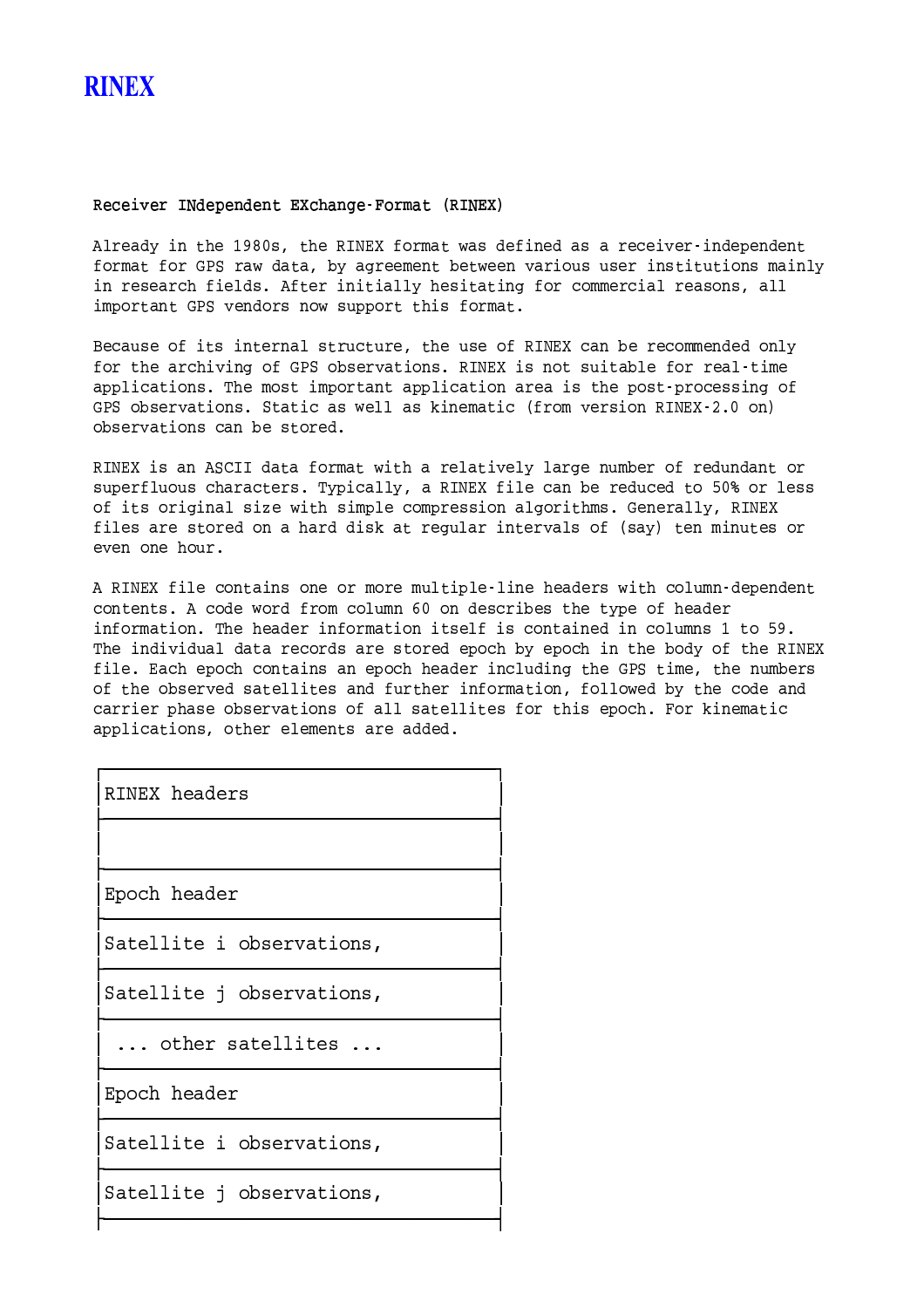... other satellites ...

... other epochs ...

Table 6: Composition of a RINEX file (simplified)

Detailed descriptions of the RINEX format are available in, for example:

Werner Grurtner, University of Berne (Switzerland) Gerald Mader, National Geodetic Survey (USA): Receiver Independent Exchange Format Version 2.0 Astronomical Institute of the University of Berne, 1993

The data contents of the RINEX format are more comprehensive than those of the RTCM-AdV format. Nevertheless a complete RINEX file can be generated from the contents of RTCM-AdV with a little additional information (especially satellite ephemerides and station coordinates). Therefore, for long-term data archiving, the storage of the data contained in the RTCM-AdV format together with the additional information for each station on an internal data basis is sufficient.

For the reconstruction of raw data or RINEX data from correction data, the following steps are necessary:

- 1. Computation of satellite positions for each epoch from the ephemerides
- 2. Computation of range, elevation and azimuth from the satellite positions resulting from (a) and from the coordinates of the reference station
- 3. Computation of the corrections taken from RTCM-AdV for the computation at the reference station: satellite clock error, relativity correction and earth rotation correction, with the inclusion of further correction values such as phase centre eccentricities as necessary.
- 4. In essence, the raw data are reconstructed from the addition of range correction (from RTCM-AdV) + range (from  $(b)$ ) + satellite clock error + relativity correction + earth rotation correction (from (c) in each case)

The computation of the satellite positions in 1 demands the knowledge of exactly which satellite ephemerides have been used in generating RTCM-AdV corrections at the corresponding reference stations. The ephemerides are identical for all reference stations and for constant time intervals of one hour because they are emitted uniformly from the GPS space segment. For the short time interval needed for the inevitable changeover between two ephemeris records (e.g. at every change of hour), corresponding information is included in all RTCM data thus enabling the reconstruction of unambiguous connections.

If the reconstruction of the RINEX data is to be carried at a central station, the exact coordinates of the reference station, all applied station-dependent corrections and the correct ephemerides must be available at this central station. Normally, the reference station coordinates are constant but are also